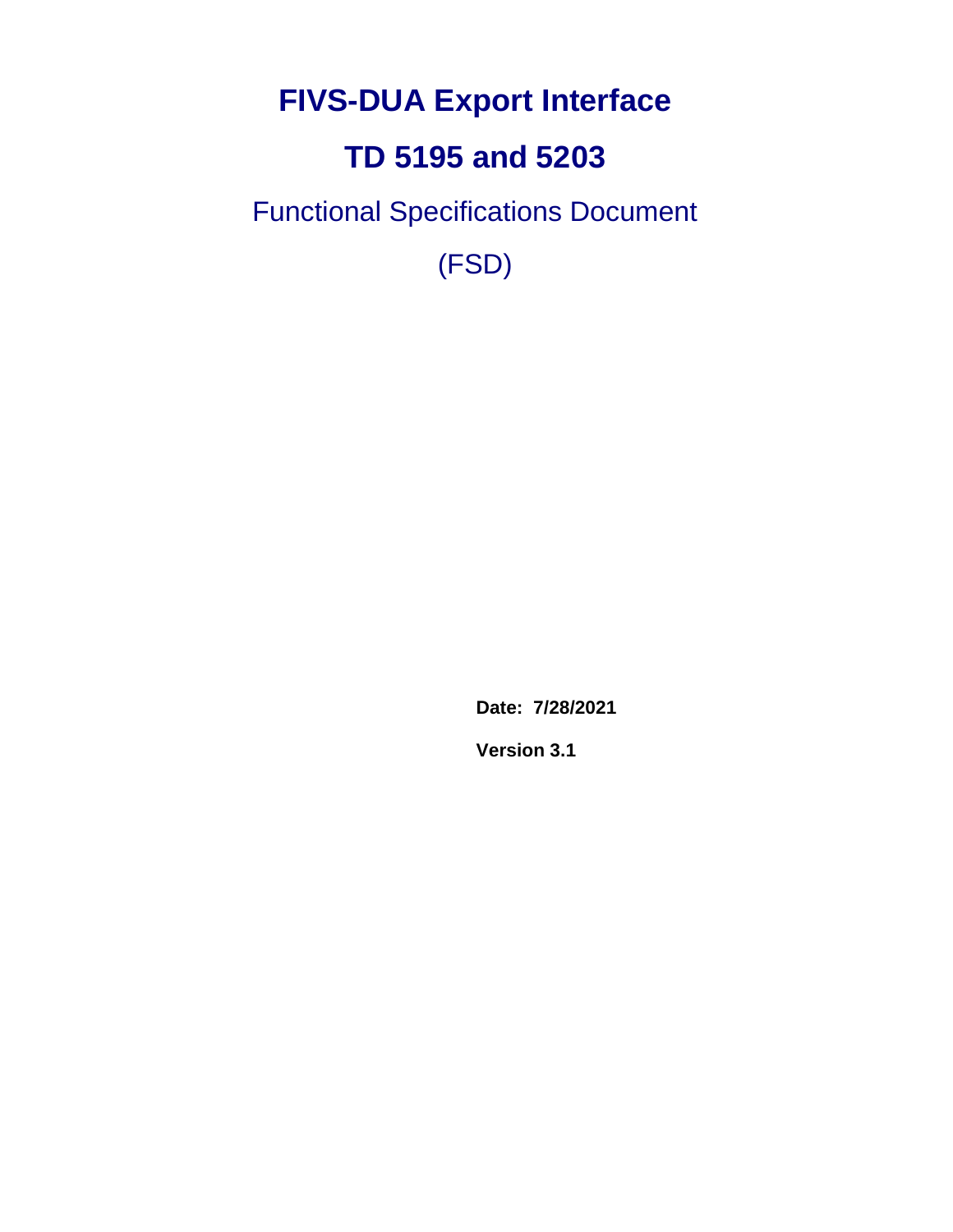### **Table of Contents**

| 1.0 | <b>Document Control</b>               | 3 |
|-----|---------------------------------------|---|
| 2.0 | <b>Introduction</b>                   | 3 |
| 3.0 | <b>Export File to FIVS</b>            | 3 |
|     | File Layout - Export to FIVS<br>3.1.1 | 3 |
| 4.0 | <b>Business Rules</b>                 |   |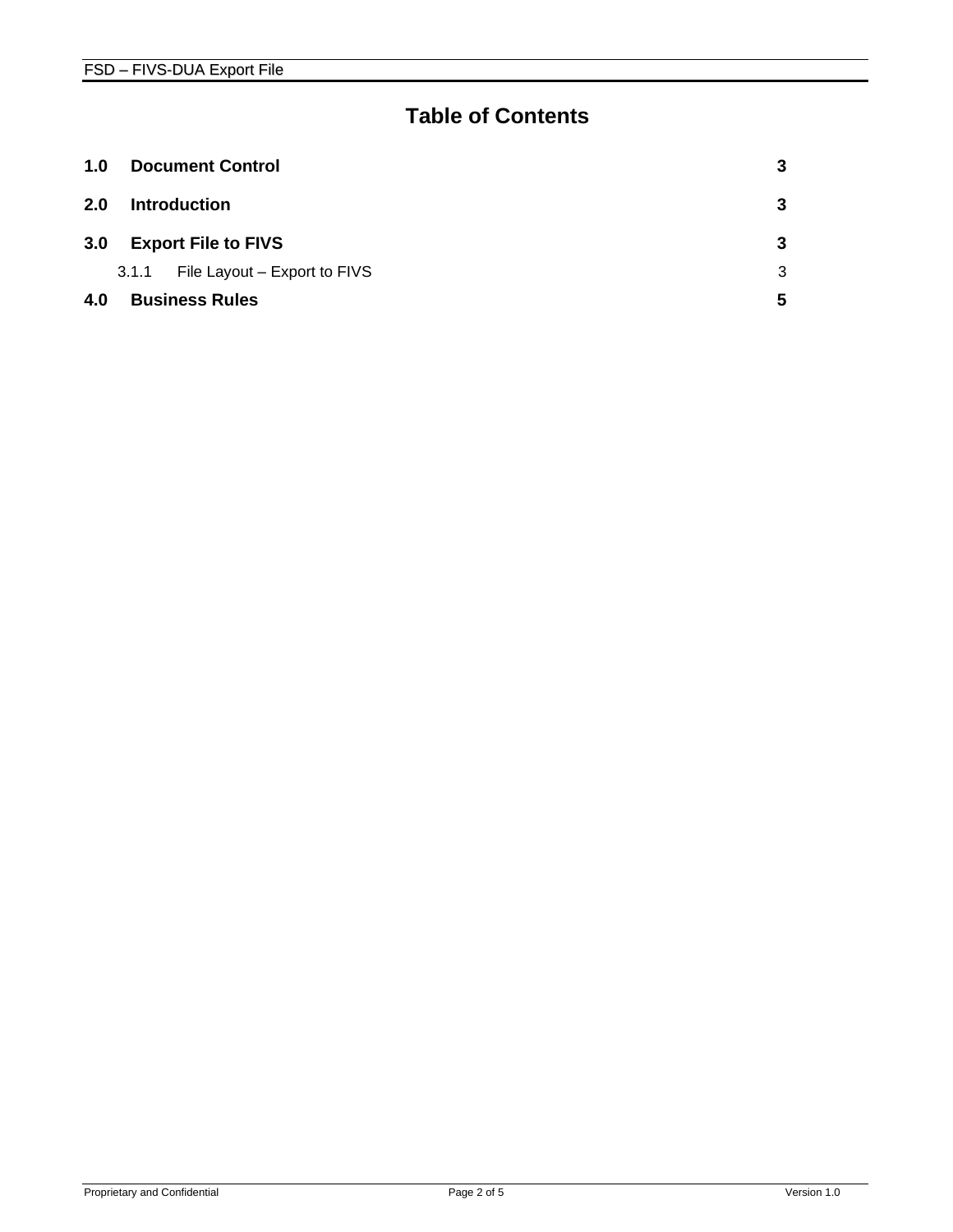## <span id="page-2-0"></span>**1.0 Document Control**

| Version | <b>Details of Change</b>                                                              | <b>Changed Sections</b>                | Author          | Date      |
|---------|---------------------------------------------------------------------------------------|----------------------------------------|-----------------|-----------|
| 1.0     | Initiate Document                                                                     |                                        | Karen O'Donnell | 10/01/20  |
| 1.5     | Update File Layout<br>and Business Rules                                              |                                        | Karen O'Donnell | 10/06/20  |
| 2.0     | <b>Update Business</b><br><b>Rules</b>                                                |                                        | Karen O'Donnell | 10/07/20  |
| 2.5     | Update File Layout<br>and move Business<br>Rules for Updates to<br><b>TD 5203 FSD</b> |                                        | Karen O'Donnell | 10/08/20  |
| 3.0     | Update File Layout<br>and update business<br>rules                                    |                                        | Karen O'Donnell | 10/26/20  |
| 4.0     | Update sections<br>related to 5203                                                    | Update Filename,<br>Title, 2.0 and 4.0 | Thomas Schrama  | 7/28/2021 |

## <span id="page-2-1"></span>**2.0 Introduction**

Data from UI Online for claimants that currently have an identity issue set up for their claim, is sent to the FIVS system for review and identifying fraud trends.

The file is produced and moved automatically to the export folder on the SMB then transferred to the FTP folder.

# <span id="page-2-2"></span>**3.0 Export File to FIVS**

### **3.1.1 File Layout – Export to FIVS**

<span id="page-2-3"></span>

| Position                            | Field                  | Data Type | <b>Description</b>                                                                                                                                                                  | <b>Field Notes</b>                             |
|-------------------------------------|------------------------|-----------|-------------------------------------------------------------------------------------------------------------------------------------------------------------------------------------|------------------------------------------------|
|                                     | Claimant ID            | String    | Unique identifier for the claimant.                                                                                                                                                 | Required. Cannot be<br>blank.                  |
| 2                                   | Claim ID               | String    | Unique identifier for the claim associated<br>with the claimant.                                                                                                                    | Required. Cannot be<br>blank.                  |
| 3                                   | Claim Filed Date       | Date/Time | Date/time the initial claim was submitted.                                                                                                                                          | Required. Cannot be<br>blank.                  |
| 4                                   | <b>ID Type</b>         | String    | Type of ID for the Claimant (SSN, ITIN,<br>etc.)                                                                                                                                    | Required. Cannot be<br>blank.                  |
| 5                                   | ID                     | String    | <b>ID for the Claimant</b>                                                                                                                                                          | Required. Cannot be<br>blank.                  |
| 6                                   | Street 1 (Residential) | String    | Address used at the time of filing (or<br>updated). If both a residential/mailing<br>address are provided during initial<br>registration, put residential address in this<br>field. | Required. Cannot be<br>blank.                  |
|                                     | Street 2 (Residential) | String    | Address used at the time of filing (or<br>updated). If both a residential/mailing<br>address are provided during initial<br>registration, put residential address in this           | Optional. Leave blank if<br>no data available. |
| <b>Proprietary and Confidential</b> |                        |           | Page 3 of 5                                                                                                                                                                         | Version 1.0                                    |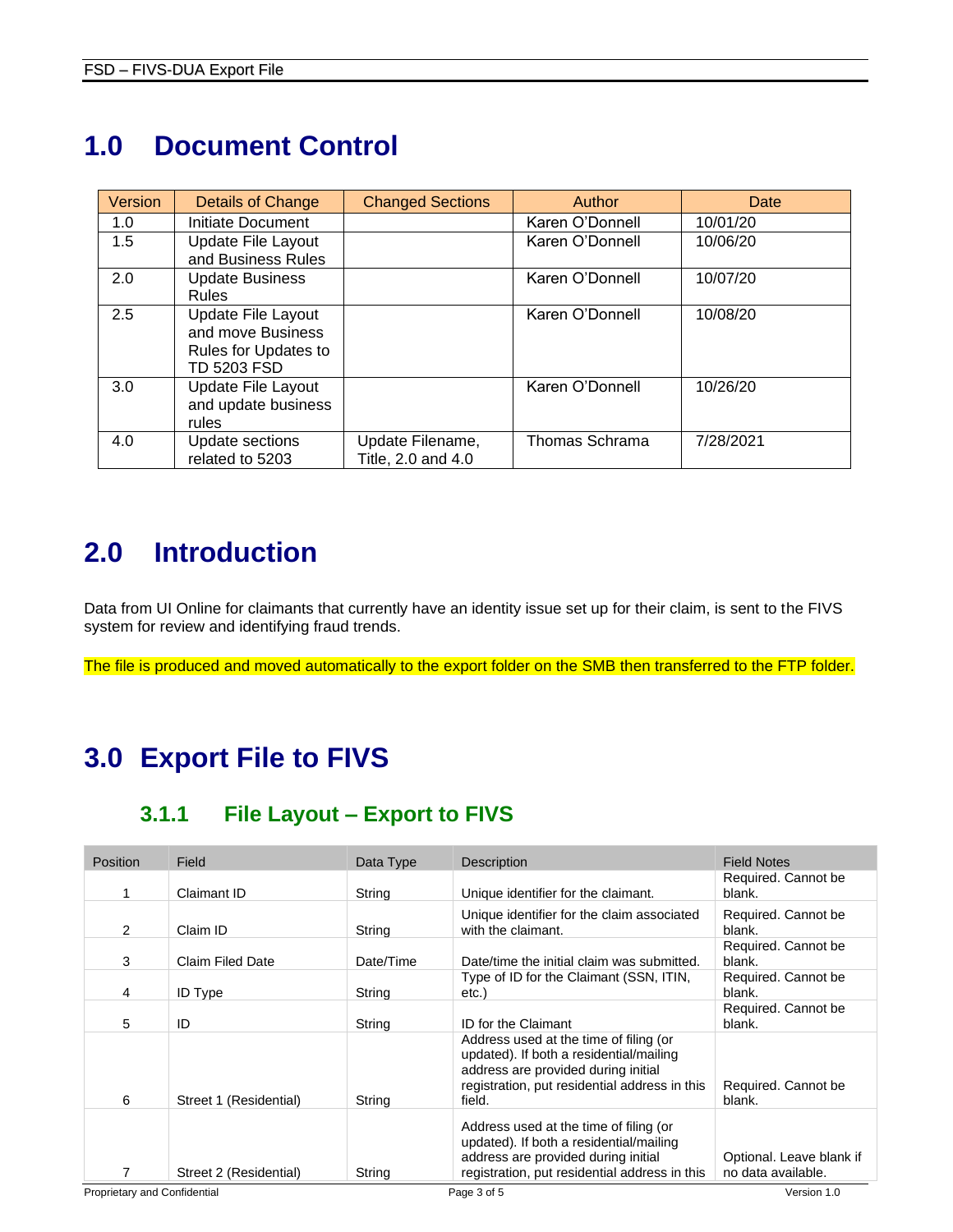#### FSD – FIVS-DUA Export File

|                              |                            |         | field.                                                                                                                                                                              |                                                |
|------------------------------|----------------------------|---------|-------------------------------------------------------------------------------------------------------------------------------------------------------------------------------------|------------------------------------------------|
|                              |                            |         |                                                                                                                                                                                     |                                                |
| 8                            | City (Residential)         | String  | Address used at the time of filing (or<br>updated). If both a residential/mailing<br>address are provided during initial<br>registration, put residential address in this<br>field. | Required. Cannot be<br>blank.                  |
| 9                            | State (Residential)        | String  | Address used at the time of filing (or<br>updated). If both a residential/mailing<br>address are provided during initial<br>registration, put residential address in this<br>field. | Required. Cannot be<br>blank.                  |
| 10                           | Zip (Residential)          | String  | Address used at the time of filing (or<br>updated). If both a residential/mailing<br>address are provided during initial<br>registration, put residential address in this<br>field. | Required. Cannot be<br>blank.                  |
| 11                           | Street 1 (Mailing)         | String  | Address used at the time of filing (or<br>updated). If both a residential/mailing<br>address are provided during initial<br>registration, put mailing address in this<br>field.     | Optional. Leave blank if<br>no data available. |
| 12                           | Street 2 (Mailing)         | String  | Address used at the time of filing (or<br>updated). If both a residential/mailing<br>address are provided during initial<br>registration, put mailing address in this<br>field.     | Optional. Leave blank if<br>no data available. |
| 13                           | City (Mailing)             | String  | Address used at the time of filing (or<br>updated). If both a residential/mailing<br>address are provided during initial<br>registration, put mailing address in this<br>field.     | Optional. Leave blank if<br>no data available. |
| 14                           | State (Mailing)            | String  | Address used at the time of filing (or<br>updated). If both a residential/mailing<br>address are provided during initial<br>registration, put mailing address in this<br>field.     | Optional. Leave blank if<br>no data available. |
| 15                           | Zip (Mailing)              | String  | Address used at the time of filing (or<br>updated). If both a residential/mailing<br>address are provided during initial<br>registration, put mailing address in this<br>field.     | Optional. Leave blank if<br>no data available. |
| 16                           | <b>First Name</b>          | String  | Legal Name                                                                                                                                                                          | Optional. Leave blank if<br>no data available. |
| 17                           | Middle Initial             | String  | Legal Name                                                                                                                                                                          | Optional. Leave blank if<br>no data available. |
| 18                           | Last Name                  | String  | Legal Name                                                                                                                                                                          | Required. Cannot be<br>blank.                  |
| 19                           | Date Of Birth              | Date    | Date of Birth of the Claimant                                                                                                                                                       | Optional. Leave blank if<br>no data available. |
| 20                           | <b>IP Address</b>          | String  | IP Address used during initial claim filing<br>(or upon subsequent login). If not<br>available for initial claim, IP address first<br>used to log onto UI Online                    | Optional. Leave blank if<br>no data available. |
| 21                           | <b>Routing Number</b>      | String  | Bank routing number provided with initial<br>filing (or updated)                                                                                                                    | Optional. Leave blank if<br>no data available. |
| 22                           | <b>Bank Account Number</b> | String  | Bank account number provided with initial<br>filing (or updated)                                                                                                                    | Optional. Leave blank if<br>no data available. |
| 23                           | <b>Phone Number</b>        | String  | Phone number provided with initial claim<br>filing. If more than one phone number is<br>collected, use cell phone vs. home<br>phone. Format: ##########                             | Optional. Leave blank if<br>no data available. |
| 24                           | Can Contact By SMS         | Boolean | Flag indicating that the claimant has<br>approved contacting them via SMS with<br>the provided phone number.                                                                        | Optional. Leave blank if<br>no data available. |
| Proprietary and Confidential |                            |         | Page 4 of 5                                                                                                                                                                         | Version 1.0                                    |